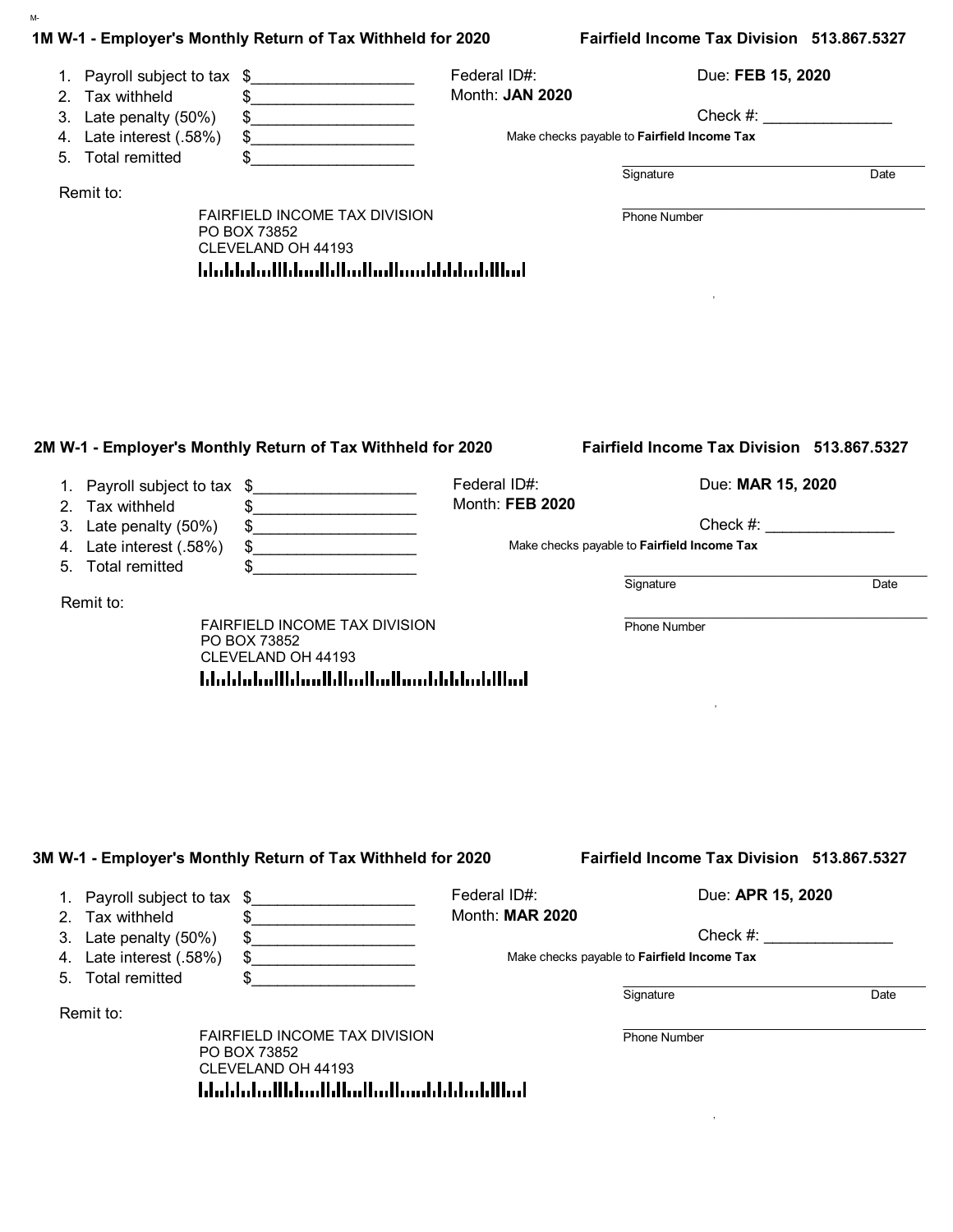|                 |                              | 4M W-1 - Employer's Monthly Return of Tax Withheld for 2020                                                                                                                                                                                                                                                                                                         |                 | Fairfield Income Tax Division 513.867.5327  |      |
|-----------------|------------------------------|---------------------------------------------------------------------------------------------------------------------------------------------------------------------------------------------------------------------------------------------------------------------------------------------------------------------------------------------------------------------|-----------------|---------------------------------------------|------|
|                 | 1. Payroll subject to tax \$ | <u> 1990 - Johann Barbara, martxa alemani</u> ar a                                                                                                                                                                                                                                                                                                                  | Federal ID#:    | Due: MAY 15, 2020                           |      |
| 2. Tax withheld |                              | .                                                                                                                                                                                                                                                                                                                                                                   | Month: APR 2020 |                                             |      |
| 3.              | Late penalty (50%)           |                                                                                                                                                                                                                                                                                                                                                                     |                 | Check #:                                    |      |
|                 | 4. Late interest (.58%)      | \$                                                                                                                                                                                                                                                                                                                                                                  |                 | Make checks payable to Fairfield Income Tax |      |
|                 | 5. Total remitted            | the control of the control of the control of                                                                                                                                                                                                                                                                                                                        |                 |                                             |      |
|                 |                              |                                                                                                                                                                                                                                                                                                                                                                     |                 | Signature                                   | Date |
| Remit to:       |                              |                                                                                                                                                                                                                                                                                                                                                                     |                 |                                             |      |
|                 |                              | FAIRFIELD INCOME TAX DIVISION                                                                                                                                                                                                                                                                                                                                       |                 | <b>Phone Number</b>                         |      |
|                 |                              | PO BOX 73852<br>CLEVELAND OH 44193                                                                                                                                                                                                                                                                                                                                  |                 |                                             |      |
|                 |                              | hlubbdudlbbudblbudbudbunbbbbubllbub                                                                                                                                                                                                                                                                                                                                 |                 |                                             |      |
|                 |                              |                                                                                                                                                                                                                                                                                                                                                                     |                 |                                             |      |
|                 |                              |                                                                                                                                                                                                                                                                                                                                                                     |                 |                                             |      |
|                 |                              |                                                                                                                                                                                                                                                                                                                                                                     |                 |                                             |      |
|                 |                              |                                                                                                                                                                                                                                                                                                                                                                     |                 |                                             |      |
|                 |                              |                                                                                                                                                                                                                                                                                                                                                                     |                 |                                             |      |
|                 |                              |                                                                                                                                                                                                                                                                                                                                                                     |                 |                                             |      |
|                 |                              |                                                                                                                                                                                                                                                                                                                                                                     |                 |                                             |      |
|                 |                              |                                                                                                                                                                                                                                                                                                                                                                     |                 |                                             |      |
|                 |                              |                                                                                                                                                                                                                                                                                                                                                                     |                 |                                             |      |
|                 |                              |                                                                                                                                                                                                                                                                                                                                                                     |                 |                                             |      |
|                 |                              |                                                                                                                                                                                                                                                                                                                                                                     |                 |                                             |      |
|                 |                              | 5M W-1 - Employer's Monthly Return of Tax Withheld for 2020                                                                                                                                                                                                                                                                                                         |                 | Fairfield Income Tax Division 513.867.5327  |      |
|                 | 1. Payroll subject to tax \$ | .                                                                                                                                                                                                                                                                                                                                                                   | Federal ID#:    | Due: JUN 15, 2020                           |      |
| 2.              | Tax withheld                 | \$<br>.                                                                                                                                                                                                                                                                                                                                                             | Month: MAY 2020 |                                             |      |
| 3.              | Late penalty (50%)           |                                                                                                                                                                                                                                                                                                                                                                     |                 | $Check \#:$                                 |      |
|                 |                              | $\begin{picture}(20,10) \put(0,0){\vector(1,0){100}} \put(15,0){\vector(1,0){100}} \put(15,0){\vector(1,0){100}} \put(15,0){\vector(1,0){100}} \put(15,0){\vector(1,0){100}} \put(15,0){\vector(1,0){100}} \put(15,0){\vector(1,0){100}} \put(15,0){\vector(1,0){100}} \put(15,0){\vector(1,0){100}} \put(15,0){\vector(1,0){100}} \put(15,0){\vector(1,0){100}} \$ |                 | Make checks payable to Fairfield Income Tax |      |
| 4.              | Late interest (.58%)         | $\frac{1}{2}$                                                                                                                                                                                                                                                                                                                                                       |                 |                                             |      |
| 5.              | <b>Total remitted</b>        | \$                                                                                                                                                                                                                                                                                                                                                                  |                 |                                             |      |
| Remit to:       |                              |                                                                                                                                                                                                                                                                                                                                                                     |                 | Signature                                   | Date |
|                 |                              |                                                                                                                                                                                                                                                                                                                                                                     |                 |                                             |      |
|                 |                              | FAIRFIELD INCOME TAX DIVISION<br>PO BOX 73852                                                                                                                                                                                                                                                                                                                       |                 | <b>Phone Number</b>                         |      |
|                 |                              | CLEVELAND OH 44193                                                                                                                                                                                                                                                                                                                                                  |                 |                                             |      |
|                 |                              |                                                                                                                                                                                                                                                                                                                                                                     |                 |                                             |      |
|                 |                              | استاليا بشايا باشترانسا اساليا استليالسا ببابياتنا                                                                                                                                                                                                                                                                                                                  |                 |                                             |      |
|                 |                              |                                                                                                                                                                                                                                                                                                                                                                     |                 |                                             |      |
|                 |                              |                                                                                                                                                                                                                                                                                                                                                                     |                 |                                             |      |
|                 |                              |                                                                                                                                                                                                                                                                                                                                                                     |                 |                                             |      |
|                 |                              |                                                                                                                                                                                                                                                                                                                                                                     |                 |                                             |      |
|                 |                              |                                                                                                                                                                                                                                                                                                                                                                     |                 |                                             |      |
|                 |                              |                                                                                                                                                                                                                                                                                                                                                                     |                 |                                             |      |
|                 |                              |                                                                                                                                                                                                                                                                                                                                                                     |                 |                                             |      |
|                 |                              |                                                                                                                                                                                                                                                                                                                                                                     |                 |                                             |      |
|                 |                              |                                                                                                                                                                                                                                                                                                                                                                     |                 |                                             |      |
|                 |                              | 6M W-1 - Employer's Monthly Return of Tax Withheld for 2020                                                                                                                                                                                                                                                                                                         |                 | Fairfield Income Tax Division 513.867.5327  |      |
|                 |                              |                                                                                                                                                                                                                                                                                                                                                                     |                 |                                             |      |
|                 | 1. Payroll subject to tax    | \$                                                                                                                                                                                                                                                                                                                                                                  | Federal ID#:    | Due: JUL 15, 2020                           |      |
| 2.              | Tax withheld                 | \$                                                                                                                                                                                                                                                                                                                                                                  | Month: JUN 2020 |                                             |      |
| 3.              | Late penalty (50%)           |                                                                                                                                                                                                                                                                                                                                                                     |                 | Check #:                                    |      |
|                 | 4. Late interest (.58%)      | \$<br>the control of the control of the control of                                                                                                                                                                                                                                                                                                                  |                 | Make checks payable to Fairfield Income Tax |      |
|                 |                              |                                                                                                                                                                                                                                                                                                                                                                     |                 |                                             |      |
| 5.              | <b>Total remitted</b>        | \$                                                                                                                                                                                                                                                                                                                                                                  |                 |                                             |      |

Remit to:

M-

FAIRFIELD INCOME TAX DIVISION PO BOX 73852 CLEVELAND OH 44193

 $\mathcal{L}_\text{max} = \mathcal{L}_\text{max} = \mathcal{L}_\text{max} = \mathcal{L}_\text{max} = \mathcal{L}_\text{max} = \mathcal{L}_\text{max} = \mathcal{L}_\text{max} = \mathcal{L}_\text{max} = \mathcal{L}_\text{max} = \mathcal{L}_\text{max} = \mathcal{L}_\text{max} = \mathcal{L}_\text{max} = \mathcal{L}_\text{max} = \mathcal{L}_\text{max} = \mathcal{L}_\text{max} = \mathcal{L}_\text{max} = \mathcal{L}_\text{max} = \mathcal{L}_\text{max} = \mathcal{$ Phone Number

, and the contract of the contract of the contract of the contract of the contract of the contract of the contract of the contract of the contract of the contract of the contract of the contract of the contract of the cont

Signature Date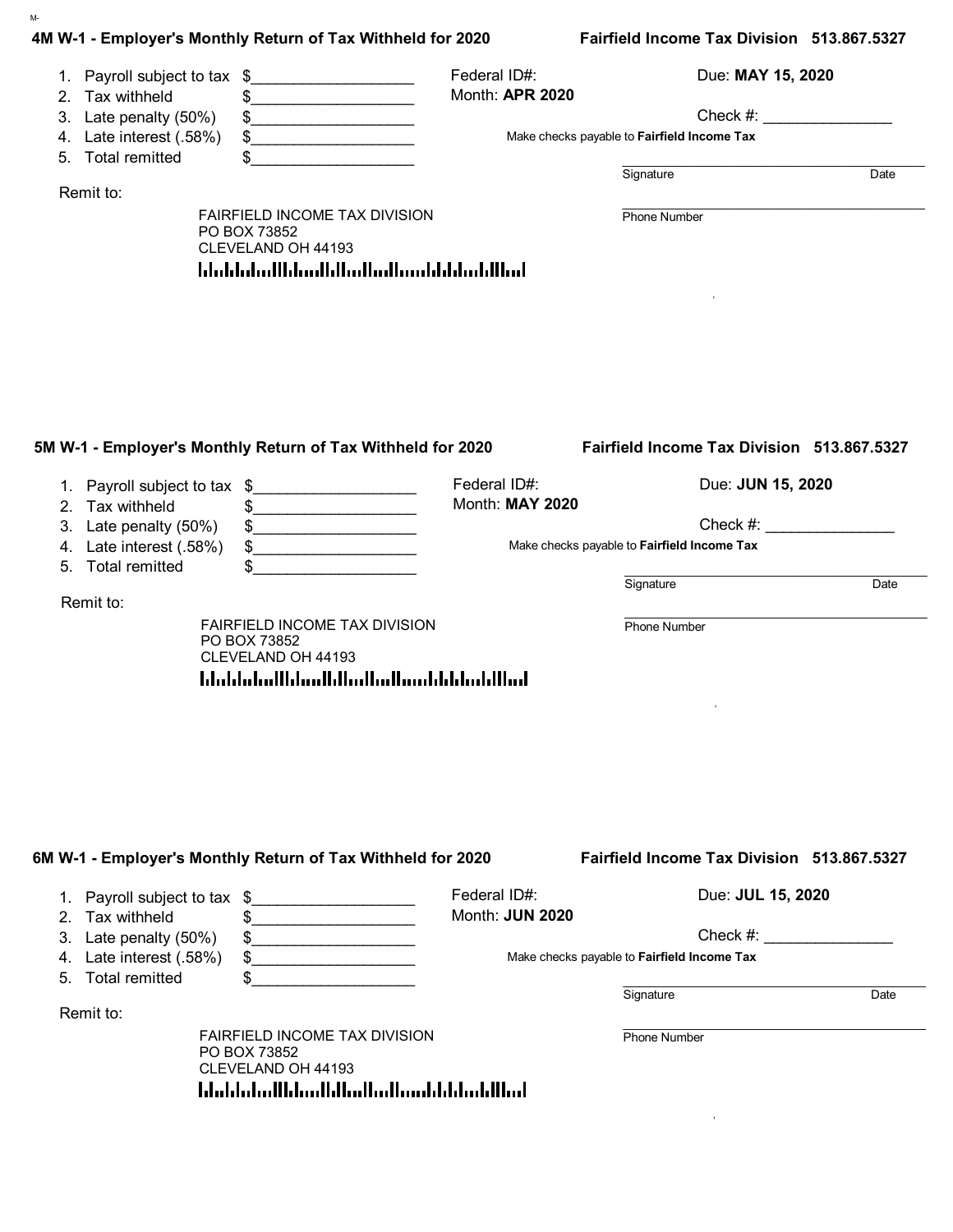|          |                                                 | 7M W-1 - Employer's Monthly Return of Tax Withheld for 2020                                                                                                                                                                                                                                                                                                         |                                 | Fairfield Income Tax Division 513.867.5327                                                                                                                                                                                                                                    |      |
|----------|-------------------------------------------------|---------------------------------------------------------------------------------------------------------------------------------------------------------------------------------------------------------------------------------------------------------------------------------------------------------------------------------------------------------------------|---------------------------------|-------------------------------------------------------------------------------------------------------------------------------------------------------------------------------------------------------------------------------------------------------------------------------|------|
|          | 1. Payroll subject to tax \$<br>2. Tax withheld | \$<br>.                                                                                                                                                                                                                                                                                                                                                             | Federal ID#:<br>Month: JUL 2020 | Due: AUG 15, 2020                                                                                                                                                                                                                                                             |      |
| 3.       | Late penalty (50%)<br>4. Late interest (.58%)   | \$<br>.                                                                                                                                                                                                                                                                                                                                                             |                                 | Check #:<br>Make checks payable to Fairfield Income Tax                                                                                                                                                                                                                       |      |
|          | 5. Total remitted                               |                                                                                                                                                                                                                                                                                                                                                                     |                                 |                                                                                                                                                                                                                                                                               |      |
|          |                                                 |                                                                                                                                                                                                                                                                                                                                                                     |                                 | Signature                                                                                                                                                                                                                                                                     | Date |
|          | Remit to:                                       | FAIRFIELD INCOME TAX DIVISION                                                                                                                                                                                                                                                                                                                                       |                                 | Phone Number                                                                                                                                                                                                                                                                  |      |
|          |                                                 | PO BOX 73852                                                                                                                                                                                                                                                                                                                                                        |                                 |                                                                                                                                                                                                                                                                               |      |
|          |                                                 | CLEVELAND OH 44193<br>hlubbdudlbbudblbudbudbunbbbbubllbub                                                                                                                                                                                                                                                                                                           |                                 |                                                                                                                                                                                                                                                                               |      |
|          |                                                 |                                                                                                                                                                                                                                                                                                                                                                     |                                 |                                                                                                                                                                                                                                                                               |      |
|          |                                                 |                                                                                                                                                                                                                                                                                                                                                                     |                                 |                                                                                                                                                                                                                                                                               |      |
|          |                                                 |                                                                                                                                                                                                                                                                                                                                                                     |                                 |                                                                                                                                                                                                                                                                               |      |
|          |                                                 |                                                                                                                                                                                                                                                                                                                                                                     |                                 |                                                                                                                                                                                                                                                                               |      |
|          |                                                 |                                                                                                                                                                                                                                                                                                                                                                     |                                 |                                                                                                                                                                                                                                                                               |      |
|          |                                                 |                                                                                                                                                                                                                                                                                                                                                                     |                                 |                                                                                                                                                                                                                                                                               |      |
|          |                                                 |                                                                                                                                                                                                                                                                                                                                                                     |                                 | Fairfield Income Tax Division 513.867.5327                                                                                                                                                                                                                                    |      |
|          |                                                 | 8M W-1 - Employer's Monthly Return of Tax Withheld for 2020                                                                                                                                                                                                                                                                                                         |                                 |                                                                                                                                                                                                                                                                               |      |
|          | 1. Payroll subject to tax \$                    |                                                                                                                                                                                                                                                                                                                                                                     | Federal ID#:                    | Due: SEP 15, 2020                                                                                                                                                                                                                                                             |      |
|          | 2. Tax withheld                                 | \$<br><u> 1990 - Johann Barbara, martin a</u>                                                                                                                                                                                                                                                                                                                       | Month: AUG 2020                 |                                                                                                                                                                                                                                                                               |      |
| 3.       | Late penalty (50%)                              | $\begin{picture}(20,10) \put(0,0){\vector(1,0){100}} \put(15,0){\vector(1,0){100}} \put(15,0){\vector(1,0){100}} \put(15,0){\vector(1,0){100}} \put(15,0){\vector(1,0){100}} \put(15,0){\vector(1,0){100}} \put(15,0){\vector(1,0){100}} \put(15,0){\vector(1,0){100}} \put(15,0){\vector(1,0){100}} \put(15,0){\vector(1,0){100}} \put(15,0){\vector(1,0){100}} \$ |                                 | Check #: and the state of the state of the state of the state of the state of the state of the state of the state of the state of the state of the state of the state of the state of the state of the state of the state of t<br>Make checks payable to Fairfield Income Tax |      |
| 4.<br>5. | Late interest (.58%)<br><b>Total remitted</b>   | \$<br>.                                                                                                                                                                                                                                                                                                                                                             |                                 |                                                                                                                                                                                                                                                                               |      |
|          |                                                 |                                                                                                                                                                                                                                                                                                                                                                     |                                 | Signature                                                                                                                                                                                                                                                                     | Date |
|          | Remit to:                                       |                                                                                                                                                                                                                                                                                                                                                                     |                                 |                                                                                                                                                                                                                                                                               |      |
|          |                                                 | FAIRFIELD INCOME TAX DIVISION<br>PO BOX 73852                                                                                                                                                                                                                                                                                                                       |                                 | Phone Number                                                                                                                                                                                                                                                                  |      |
|          |                                                 | CLEVELAND OH 44193                                                                                                                                                                                                                                                                                                                                                  |                                 |                                                                                                                                                                                                                                                                               |      |
|          |                                                 | <u> Idaldaladildaallilladiadiaaldildadillad</u>                                                                                                                                                                                                                                                                                                                     |                                 |                                                                                                                                                                                                                                                                               |      |
|          |                                                 |                                                                                                                                                                                                                                                                                                                                                                     |                                 |                                                                                                                                                                                                                                                                               |      |
|          |                                                 |                                                                                                                                                                                                                                                                                                                                                                     |                                 |                                                                                                                                                                                                                                                                               |      |
|          |                                                 |                                                                                                                                                                                                                                                                                                                                                                     |                                 |                                                                                                                                                                                                                                                                               |      |
|          |                                                 |                                                                                                                                                                                                                                                                                                                                                                     |                                 |                                                                                                                                                                                                                                                                               |      |
|          |                                                 |                                                                                                                                                                                                                                                                                                                                                                     |                                 |                                                                                                                                                                                                                                                                               |      |
|          |                                                 |                                                                                                                                                                                                                                                                                                                                                                     |                                 |                                                                                                                                                                                                                                                                               |      |
|          |                                                 | 9M W-1 - Employer's Monthly Return of Tax Withheld for 2020                                                                                                                                                                                                                                                                                                         |                                 | Fairfield Income Tax Division 513.867.5327                                                                                                                                                                                                                                    |      |
|          | 1. Payroll subject to tax                       | \$                                                                                                                                                                                                                                                                                                                                                                  | Federal ID#:                    | Due: OCT 15, 2020                                                                                                                                                                                                                                                             |      |
| 2.       | Tax withheld                                    | .<br>\$                                                                                                                                                                                                                                                                                                                                                             | Month: SEP 2020                 |                                                                                                                                                                                                                                                                               |      |
| 3.       | Late penalty (50%)                              | \$<br><u> 1989 - Johann Barnett, fransk konge</u>                                                                                                                                                                                                                                                                                                                   |                                 | Check #: <u>________________</u>                                                                                                                                                                                                                                              |      |
| 4.       | Late interest (.58%)                            | \$                                                                                                                                                                                                                                                                                                                                                                  |                                 | Make checks payable to Fairfield Income Tax                                                                                                                                                                                                                                   |      |
| 5.       | <b>Total remitted</b>                           |                                                                                                                                                                                                                                                                                                                                                                     |                                 |                                                                                                                                                                                                                                                                               |      |

Remit to:

M-

FAIRFIELD INCOME TAX DIVISION PO BOX 73852 CLEVELAND OH 44193

 $\mathcal{L}_\text{max} = \mathcal{L}_\text{max} = \mathcal{L}_\text{max} = \mathcal{L}_\text{max} = \mathcal{L}_\text{max} = \mathcal{L}_\text{max} = \mathcal{L}_\text{max} = \mathcal{L}_\text{max} = \mathcal{L}_\text{max} = \mathcal{L}_\text{max} = \mathcal{L}_\text{max} = \mathcal{L}_\text{max} = \mathcal{L}_\text{max} = \mathcal{L}_\text{max} = \mathcal{L}_\text{max} = \mathcal{L}_\text{max} = \mathcal{L}_\text{max} = \mathcal{L}_\text{max} = \mathcal{$ Phone Number

, and the contract of the contract of the contract of the contract of the contract of the contract of the contract of the contract of the contract of the contract of the contract of the contract of the contract of the cont

Signature Date